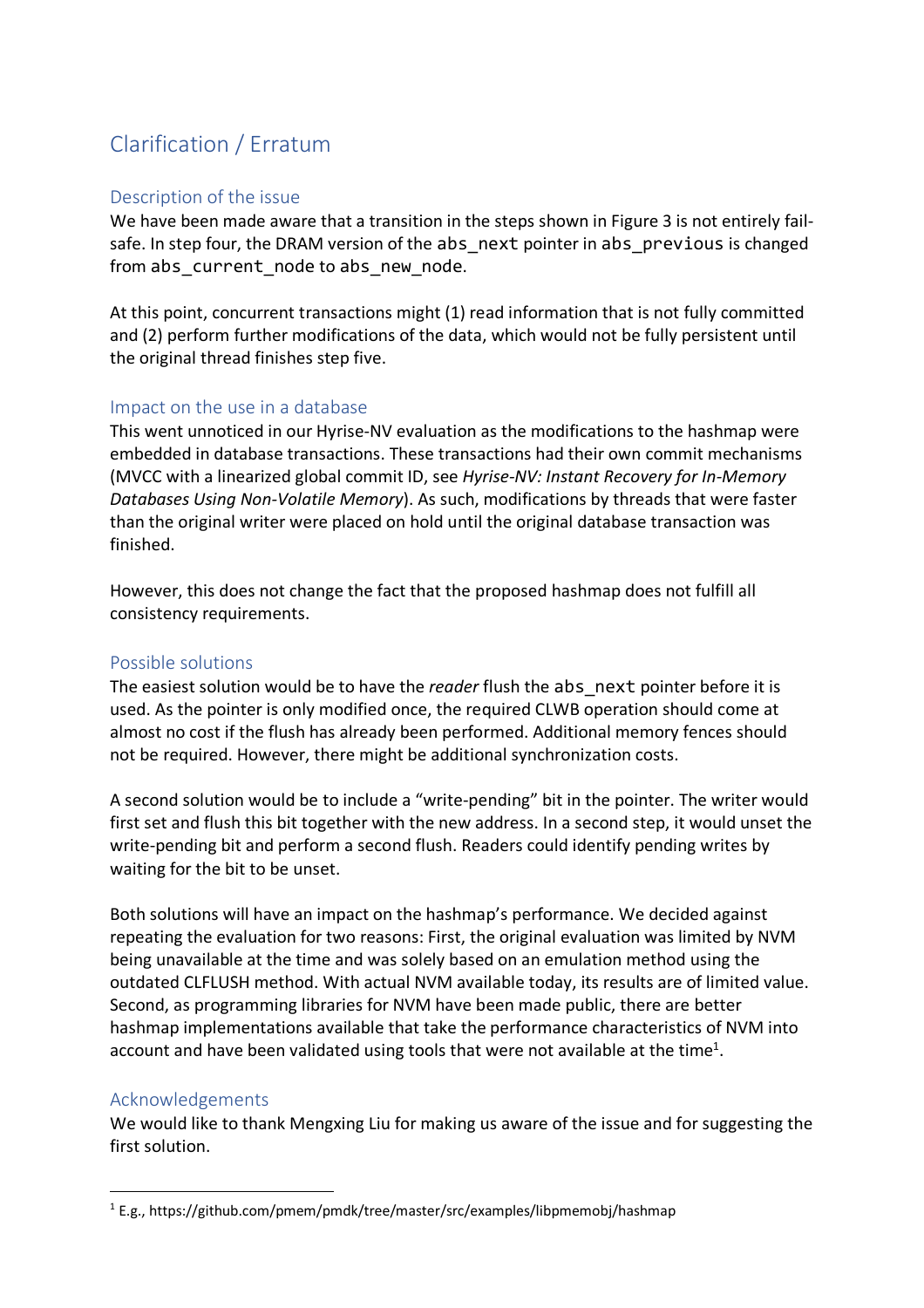# **NVC-Hashmap: A Persistent and Concurrent Hashmap For Non-Volatile Memories**

David Schwalb Markus Dreseler Matthias Uflacker Hasso Plattner Hasso Plattner Institute, Potsdam, Germany firstname.lastname@hpi.de

#### ABSTRACT

Non-volatile RAM (NVRAM) will fundamentally change inmemory databases as data structures do not have to be explicitly backed up to hard drives or SSDs, but can be inherently persistent in main memory. To guarantee consistency even in the case of power failures, programmers need to ensure that data is flushed from volatile CPU caches where it would be susceptible to power outages to NVRAM.

In this paper, we present the NVC-Hashmap, a lock-free hashmap that is used for unordered dictionaries and delta indices in in-memory databases. The NVC-Hashmap is then evaluated in both stand-alone and integrated database benchmarks and compared to a B+-Tree based persistent data structure.

## <span id="page-1-1"></span>1. INTRODUCTION

Non-Volatile Main Memory (NVRAM) has lately received a great deal of attention in the database community  $\boxed{1}$ ,  $\boxed{10}$ , [12,](#page-8-2) [16\]](#page-8-3). Because the periodic refreshes known from DRAM are no longer required, NVRAM guarantees data persistence even across power outages. Also, without periodic refreshes, NVRAM will only consume power when being accessed. This in turn will reduce the power consumption of data centers. Unfortunately, the advantages of NVRAM are not for free. Early versions of NVRAM are predicted to have higher access latencies, especially for writes  $[12]$ . Also, to make use of its non-volatility, data structures have to be adapted so that modifications reach the NVRAM and are not held in volatile CPU caches.

In this paper, we show how programmers can adapt existing data structures to ensure their persistence on NVRAM. We discuss how building on existing lock-free data structures can help in the process and what changes need to be made. The paper is organized as follows: In Section  $\boxed{2}$ , we outline the different challenges programmers face when using NVRAM, such as dealing with volatile CPU caches and reordering. Also, we compare these challenges with those faced when developing lock-free data structures. After that,

Permission to make digital or hard copies of all or part of this work for personal or classroom use is granted without fee provided that copies are not made or distributed for profit or commercial advantage and that copies bear this notice and the full citation on the first page. Copyrights for components of this work owned by others than ACM must be honored. Abstracting with credit is permitted. To copy otherwise, or republish, to post on servers or to redistribute to lists, requires prior specific permission and/or a fee. Request permissions from permissions@acm.org.

*IMDM '15, August 31 2015, Kohala Coast, HI, USA* c 2015 ACM. ISBN 978-1-4503-3713-7/15/08. . . \$15.00 DOI: <http://dx.doi.org/10.1145/2803140.2803144> Section  $\overline{3}$  shows how we adapted an existing hashmap to make use of NVRAM. The integration of the Hashmap into our NVRAM research database HYRISE-NV is described in Section  $\overline{4}$ . We evaluate and compare the hashmap both in stand-alone benchmarks (Section  $\overline{5}$ ) and in a database context (Section  $\overline{6}$ ). We will show how the necessary adaptations affect the performance of the data structures and how the changed performance characteristics affect the choice of data structures in a DBMS. Finally, we discuss related as well as future work and give concluding remarks in Section  $\frac{8}{5}$ .

# <span id="page-1-0"></span>2. CHALLENGES FOR NON-VOLATILE DATA STRUCTURES

NVRAM comes with new challenges as the consistency and persistence of in-memory data structures has to be guaranteed even across system crashes. We will look at the complications and show solutions to these.

There are different solutions proposed for this problem that would allow the hardware or a low-level software layer handle all of these issues  $\boxed{15}$ ,  $\boxed{17}$ . None of these are yet ready to be used. In the absence of such a holistic approach, the task of guaranteeing correct cache flushes and execution orders remains with the programmer.

Traditionally, the caches are designed to be transparent to the programmer. With NVRAM, however, the programmer has to be aware where the data is currently stored. This crash has to be assumed to be a complete power loss in which both SRAM and DRAM lose their contents. Data stored in the volatile components will be lost. Thus, data that has to be preserved must be moved into what is called the *persistence domain*, i.e., one of the non-volatile stores.

To avoid such loss of data, the CPU has to be instructed to flush the contents of its volatile components into the persistence domain. One solution to this challenge is the CLFLUSH instruction, writes a cache line's contents to memory. A big disadvantage, however, is that it also invalidates the cache line meaning that this cache line has to be reretrieved when accessed the next time, causing significant performance costs. This will be alleviated with the arrival of the CLWB instruction in future processors, which writes a cache line to memory without invalidating it  $[11]$ .

There is another aspect to this: While CLFLUSH (or CLWB) guarantee that the data has been written to NVRAM, it might have also previously been written as the result of a cache eviction. Programmers have no control over this. If the system crashes in the middle of an operation that modified multiple addresses, some of these might have been evicted to NVRAM (where they endure the crash) while

**This is the author's version of the work. It is posted here for your personal use. Not for redistribution. The definitive Version of Record was published in IMDM '15, http://dx.doi.org/10.1145/2803140.2803144.**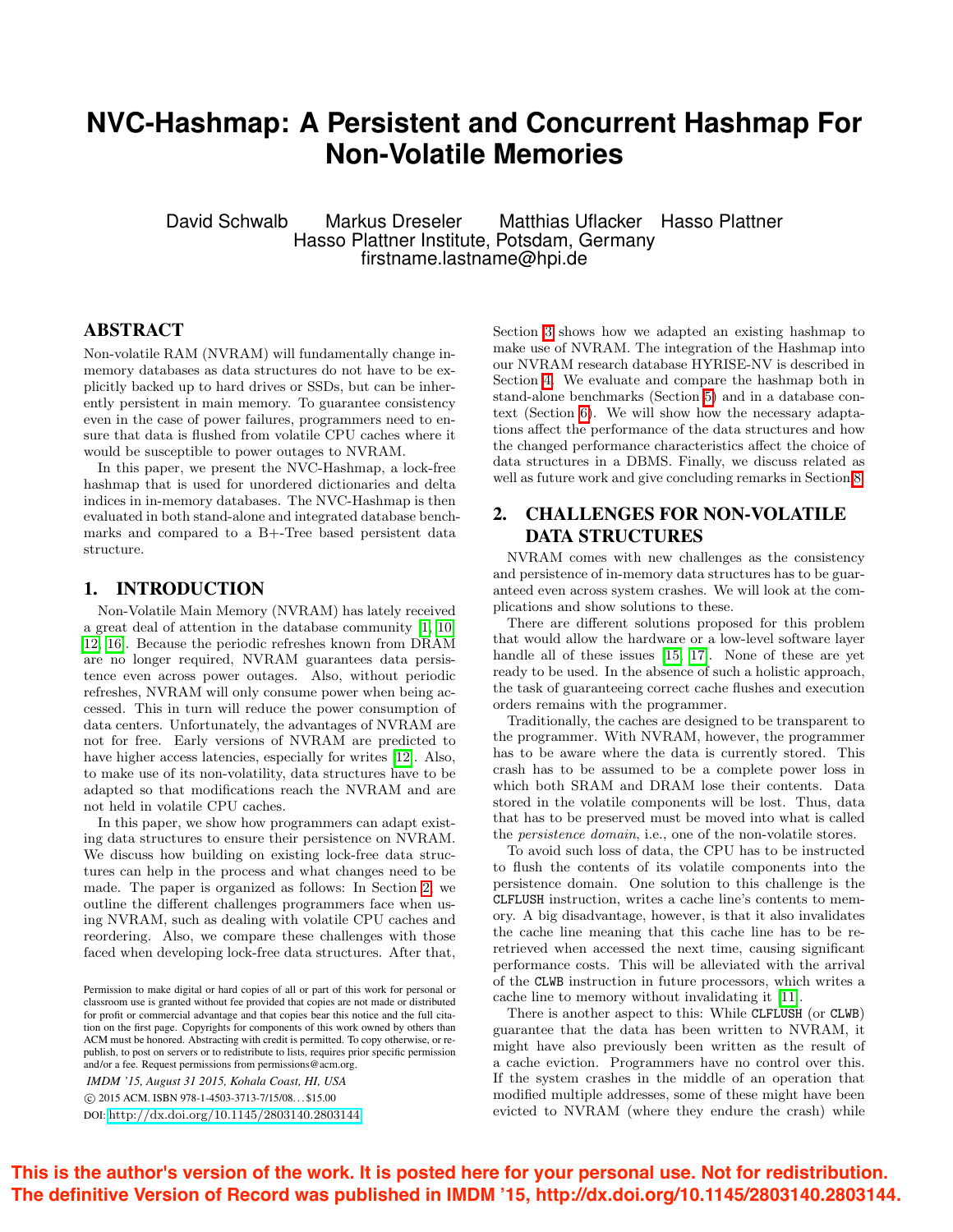

<span id="page-2-1"></span>Figure 1: Inserts into a vector can be inconsistent if writes are reordered

other modifications get lost. This almost inevitably leads to data corruption. Thus, the programmer must ensure that premature evictions do not affect the consistency of the data.

Recent work  $\overline{5}$  suggests that, in addition to the CPU caches, additional memory buffers have to be taken into account when flushing to the persistence domain. These buffers, as well, are volatile and are said to require explicit flushes. Intel introduced the PCOMMIT instruction for this. As neither CLWB nor PCOMMIT are available in current CPUs, we will use CLFLUSH in the following.

#### 2.1 Reordering

As discussed above, the order in which data is written to NVRAM can affect its consistency. But not only premature cache evictions can affect the order in which modifications reach the persistence domain. Both the compiler and the CPU may also reorder operations in a way that puts the consistency at risk. An example of this is shown in Figure  $\boxed{1}$ . For adding a value (here 4) to a vector, two steps are necessary: The size of the vector has to be increased by moving the end pointer (assuming sufficient capacity) and the value has to be written. If the value is written first  $(A\rightarrow B\rightarrow D)$ , a crash in between would not compromise the consistency of the vector. The new value is beyond the end pointer and is thus ignored. If, however, the end pointer is moved first  $(A \rightarrow C \rightarrow D)$ , the vector contains an uninitialized value in step C. If a crash were to occur, a wrong value would be included in the vector.

To make sure that reordering does not change the write order in a way that compromises the consistency, programmers have to use memory barriers (i.e., SFENCE/MFENCE) that enforce ordering both with regards to compiler optimizations and the CPU's out-of-order execution.

#### 2.2 Recoverability

The system can crash at every point during the program's execution. Recoverability has to be ensured by making sure that state transitions do not leave the data structure in a state in which its consistency is jeopardized. Ensuring this can happen with single atomic writes (such as shown in Figure  $\boxed{1}$ , logging, copy-on-write, or versioning  $\boxed{5}$ ,  $\boxed{19}$ .

A common theme is to use transitions from a consistent state via a recoverable state to another consistent state. That recoverable state, while not consistent itself, can be repaired after a crash so that the data structure returns to its previous state. This is similar to undo logs in databases. An example of this would be a (single-threaded) doublelinked list. Inserting a new element into the middle could be implemented as (1) allocating and writing the element, (2) updating the *prev* pointer of the following element, and (3) updating the *next* pointer of the previous element. A crash after the first step would not impact the consistency of the data structure. However, the NVRAM allocator would have to clean up the element to avoid memory leaks. The

transition described by the second step is one that moves the data structure from a consistent state to a recoverable state. If the system crashes after writing the *prev* pointer, but before writing the *next* pointer, the list is corrupted. By traversing the list during the recovery process, this state can be identified and repaired by resetting the *prev* pointer and undoing the partial insertion. If no crash occurs, the last step - writing the *next* pointer - moves the data structure to a consistent state.

### 2.3 Similarities with Lock-free Programming

Lock-free data structures, as well, require atomic state transitions from one consistent state to another. One way to guarantee this is Linearizability  $[9]$ . It is used to show that other threads that access the data structure in between do not see a transient, inconsistent version of the data. Linearizability is a good way to identify positions in the code of a lock-free data structure at which flushes to NVRAM have to be inserted. This is because every linearizable operation has a Linearization Point [\[8,](#page-8-11) p. 55] at which "[f]or implementations that do not use  $\overline{\text{locking}}$  [...] the effects of the method call become visible". Before the Linearization Point, the data structure appears to be unchanged to other callers and after the Linearization Point, all changes are visible atomically. As such, adding NVRAM flushes to the Linearization Point will add atomic state transitions even across system crashes. We will show how a flush was added to such a Linearization Point in the following section.

### <span id="page-2-0"></span>3. THE NVC-HASHMAP

In this section, we present the NVC-Hashmap<sup>[1](#page-2-2)</sup> as an alternative data structure for the use in NV-persisted in-memory databases. The implementation is based on Split-Ordered Lists, an extensible, lock-free hash table [\[18\]](#page-8-12). We first discuss the layout of the hashmap and how its lock-free properties help in converting it into an NV-persisted data structure. After this, we describe the implementation changes in depth.

#### 3.1 Data Layout

Most hashmaps store their entries in a number of buckets, each of which holds the entries that share the same hashkey (or a part thereof). In Split-Ordered Lists, on the other hand, all entries are part of a single, forward-linked list. Instead of being a container for a number of entries, buckets are pointers into this list, identifying parts of the list as members of the bucket. "Metaphorically speaking, [the] algorithm differs from prior known algorithms in that extensibility is derived by 'moving the buckets among the items' rather than 'the items among the buckets' " [\[18\]](#page-8-12). Instead of inserting entries into a fixed-size bucket, entries are inserted into the list at their appropriate position.

When buckets are pointers to specific entries in the linked list, this becomes a problem when those entries are deleted. To avoid referencing a deleted entry, dummy entries are introduced. These are elements of the linked list that hold a key that belongs into the same bucket as following entries. Dummy entries, however, are not returned as part of a search and are never deleted. As a result, they can be safely referenced by the bucket list.

<span id="page-2-2"></span><sup>1</sup>Non-Volatile and Concurrent Hashmap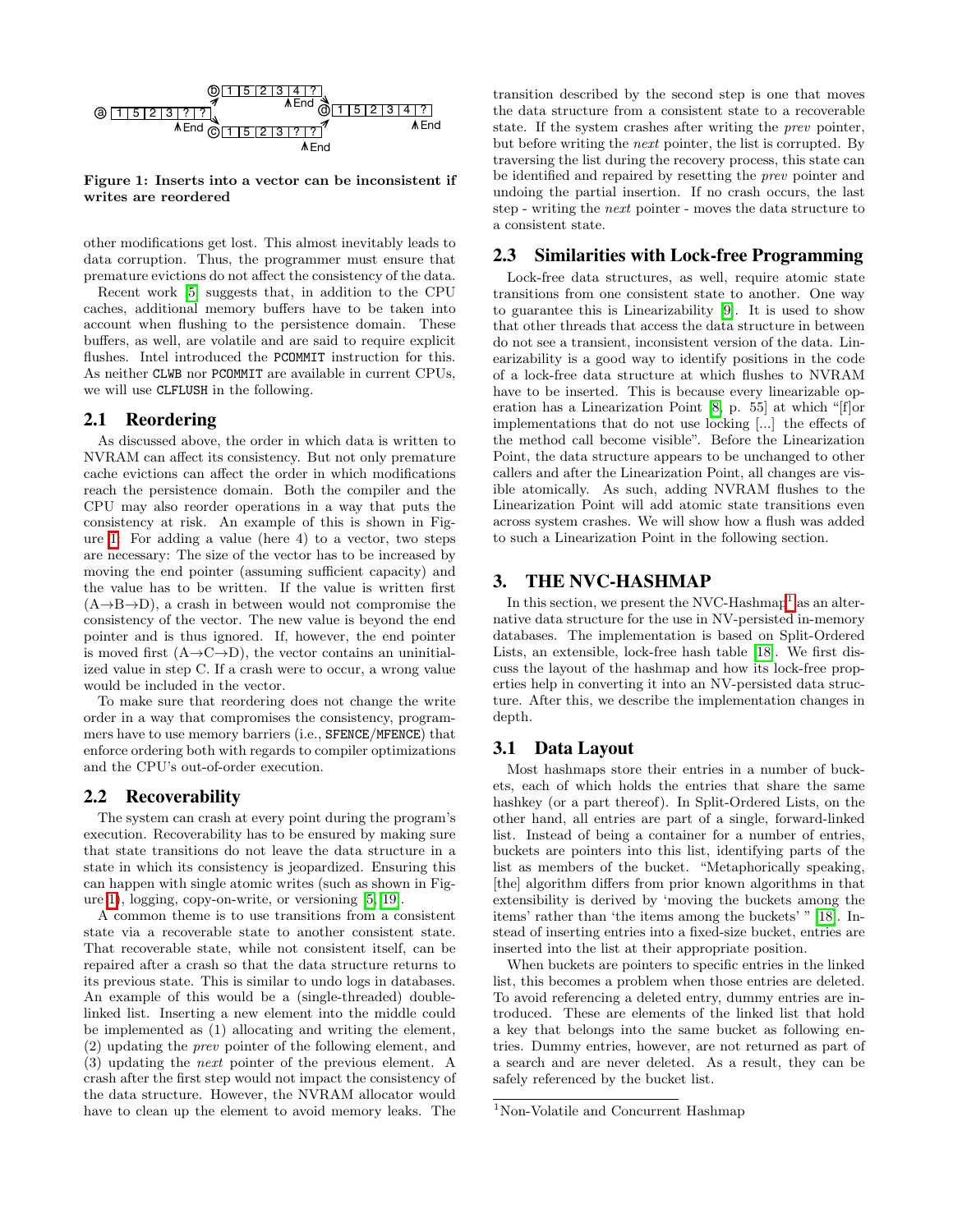

<span id="page-3-1"></span>Figure 2: Example of a Split-Ordered List, based on [\[18\]](#page-8-12)

Figure [2](#page-3-1) gives a visualization of such a Split-Ordered List. Dashed entries are dummy entries that are referenced by the bucket list on the left.

### 3.2 Use of Split-Ordered Lists

The choice for Split-Ordered Lists was made because their layout helps in adapting them for NVRAM. As discussed in Section  $\overline{1}$ , one of the major challenges for non-volatile (NV) data structures is to allow for atomic updates. While single changes, such as updating a value in a vector, can be done and flushed atomically, more complex changes require some sort of atomicity control. When deciding what data layout to use for the hashmap, this plays an important role.

Take linear hashing [\[13\]](#page-8-13) as an example. If an insert results in an overflow, a number of changes will be done to the hashmap: A new primary page has to be created, entries need to be moved, and meta data has to be updated. When taking NV atomicity into account, this can only be achieved using versioning or shadow copies.

Split-Ordered Lists, on the other side, are already designed to use compare-and-swap operations to insert new entries into the linked list. When an entry B is inserted between A and C, the previous entry A will either have the old state (pointing to B), or it will have been atomically changed to C. Inserts into the list can be performed without locks by comparing and swapping (i.e., using the CAS operation) the next pointer of the previous element. If a concurrent modification is detected, the CAS would fail and would be retried. The moment in which the compare-and-swap succeeds is the Linearization Point of the insert operation.

Originally designed to allow for lock-free updates, this property becomes an important advantage when storing the hashmap on NVRAM. If every compare-and-swap insert into the hashmap is followed by a flush of the cache line, it is guaranteed that both the in-use version (which might be partially in the CPU cache) and the on-NVRAM version are consistent. We will show this in the next subsection.

### 3.3 Implementation

Our implementation is based on the open-source version of Intel's Threading Building Blocks library, more specifically the tbb::concurrent\_unordered\_map.

When adapting an existing data structure for use with NVRAM, four design decisions have to be made:

- 1. How is non-volatile memory managed? List nodes have to be dynamically allocated and freed. At the same time, memory leaks from incomplete object creations have to be identified and fixed.
- 2. How are object references kept valid if the address layout changes? All known methods to access NVRAM from the user-space are based on file systems from which files are mmapped into the address space of the process. After a crash, the layout of this user address space may have changed; for example because of Address Space Layout

Randomization (ASLR).

- 3. How to find an entry point after recovery? When the file has been mapped into the address space, it only contains a number of objects that are referencing each other, but no pointer into the file exists.
- 4. How to deal with incomplete updates? As both the compiler and the CPU's cache eviction policies might cause updates to be executed out-of-order, the programmer has to use fences and cache-line flushes in order to avoid erroneous states from which recovery might be impossible. For the NVC-Hashmap, we made the following decisions:

With regards to (1), the Persistent Memory File System (PMFS)  $\boxed{5}$  and an NVRAM allocator, pmemalloc<sup>[2](#page-3-2)</sup> were used. For dealing with pointers to objects (2), the hashmap stores pointers (e.g., to the following list node) relative to the start position of the memory-mapped file. Before being followed as part of operations on the data structures, these relative pointers are converted into absolute addresses (abs\_x) by adding the base address of the mmaped file. Correspondingly, absolute pointers are converted to relative pointers (rel\_x) by subtracting the base address before storing them on NVRAM. pmemalloc also allows to recover the entry point of the data structure (in our case, a pointer to the bucket list) by storing it in a static area at the beginning of the PMFS file. Additionally, information such as the maximum bucket size are stored in that area as well.

When dealing with incomplete updates (4), we analyzed the Linearization Points of the operations to find correct positions to flush changes to NVRAM. We demonstrate this by going through the insertion of a new entry into the hashmap as shown in Figure  $\overline{3}$ . After creating the node to be inserted, called new\_node  $(1)$ , its relative pointer rel\_next is set to the following element (current\_node). By assigning a value to rel\_next (2), that value is stored in the CPU cache, but not necessarily on NVRAM. This is denoted by the dashed and solid lines. Next, the rel\_next pointer is persisted by using a method of the pmem library that performs the CLFLUSH and adds a memory fence (3). Up to now, the list (and on a higher level, the hashmap) has not been modified. This happens in step 4, when the rel\_next pointer of the previous element is changed to point to the new element using compare-and-swap. This atomically inserts the element into the list and into the hashmap. The current version of the hashmap now includes the new element. However, if the system were to crash here, the updated pointer might not have been written to the persistence domain. This happens in the final step (5) where a second call to pmem\_persist flushes the updated pointer to NVRAM.

Similar adaptations have been made to other modifying steps, such as updating the bucket list. These, as well, follow the principle of first persisting newly created objects and then finalizing the modification on NVRAM right after the Linearization Point.

#### <span id="page-3-0"></span>4. NVRAM IN IN-MEMORY DATABASES

We will now show how the NVC-Hashmap can be integrated into a DBMS. Hashmaps are used in databases both for index structures and as dictionaries for dictionarycompressed columns. To benchmark our NVC-Hashmap, we added it into HYRISE-NV, a modified version of the

<span id="page-3-2"></span><sup>2</sup><https://github.com/pmem/linux-examples>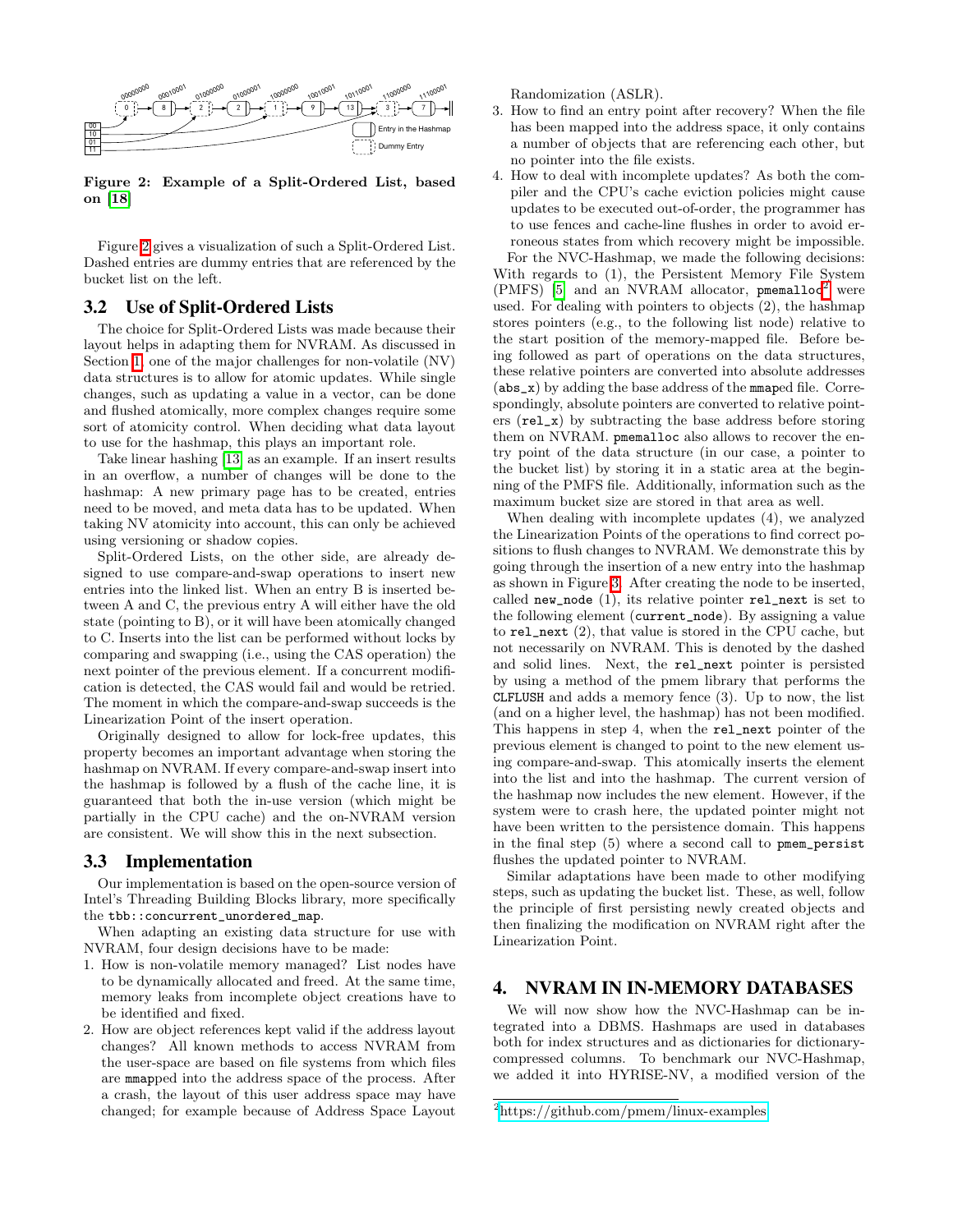

<span id="page-4-1"></span>Figure 3: Five steps are needed to guarantee persistent inserts into an NVC-Hashmap

open-source research database  $HYRISE<sup>3</sup>$  $HYRISE<sup>3</sup>$  $HYRISE<sup>3</sup>$ . This way, we can compare it to the other persistent data structure used, the NVB+-Tree which we will describe later in this section.

#### 4.1 HYRISE-NV

HYRISE is an in-memory database that supports hybrid row and column layouts [\[7\]](#page-8-14). With fine-grained control over which columns are stored together, it balances OLTP and OLAP needs. Data is compressed using dictionary compression which replaces values by value ids stored in a dictionary. This reduces the memory footprint and improves the performance as most operators can operate on small integer value ids instead of more expensive data types. Value ids are stored in a contiguous in-memory attribute vector. Additional performance improvements are achieved by keeping the dictionaries sorted so that an order on the value ids reflects an order on their associated values. Because adding a value into the middle of these dictionaries would require a rewrite of the table, values are separated into a main partition with sorted dictionaries and a delta partition with unsorted dictionaries. These are periodically merged. For storing these dictionaries, both trees and hashmaps can be used. We will show the performance implications in Section [6.](#page-6-0) Both the main and the delta partition can be indexed. While the main partition uses an optimized vector-based index  $[6]$ , the delta index uses either a tree or a hashmap. Again, these will be evaluated later on. In addition to the attribute vectors, dictionaries, and indices, tables also store visibility information for each row. Employing Multi-Version Concurrency Control (MVCC), Hyrise uses this information to isolate transactions and to detect transaction conflicts.

To ensure persistence on NVRAM, a number of data structures have to be kept on NVRAM. First of all, the attribute vectors and the associated dictionaries are needed to restore the information in the table. Furthermore, the MVCC information is preserved so that deletes and incomplete inserts can be identified after recovery from NVRAM. Additionally, the state of the Transaction Manager is partially preserved. Finally, to improve recovery speed, indices are persisted as well to avoid expensive rebuilds after the system restarts.

We identified two places in HYRISE-NV which can profit from the presented NVC-Hashmap: the uncompressed dictionaries and the delta indices. Both of these currently use a different,  $B+$ -Tree based data structure, the NVB+-Tree.

#### 4.2 NVB+-Tree

HYRISE-NV currently uses the "NVB+-Tree", an inter-nal data structure based on the STX B+-Tree<sup>[4](#page-4-3)</sup> which was adapted to be persisted on NVRAM. This was done by introducing versioning similar to Venkataraman's CDDS Tree [\[19\]](#page-8-9). As in MVCC, begin and end versions of tree nodes are stored and a global "current version" determines which nodes are visible. Modifications of the tree have to be flushed to the persistence domain starting with the updated leaf node and up to the highest changed node. After this, the global "current version"information can be updated and flushed. While this guarantees atomic updates even if the system crashes, it requires a high number of NVRAM flushes, especially in the case of node splits. Here, both the left and the right node, as well as the parent node and the "current version" information have to be flushed. If inserting the split node into its parent node causes that node to overflow, even more flushes are required.

#### <span id="page-4-0"></span>5. STAND-ALONE EVALUATION

We evaluated the NVC-Hashmap in stand-alone benchmarks and when used as a persistent data structure within Hyrise-NV. The purpose of these evaluations is to measure the overhead introduced by persisting the data in the hashmap to NVRAM and to compare it to that of an alternative data structure, the NVB+-Tree.

All benchmarks were executed on a platform with two blades, each having four Intel E7-8870 processors clocked at 2.40 GHz with power management disabled. We used a single NUMA node to remove NUMA effects from the measurements. The system has 1.5 TB of DRAM, running at 1067 MHz. As actual NVRAM hardware was not available, this memory was used for the NVRAM mount as well. While this leaves out the latency effects of NVRAM, it gives accurate results when looking at the system overhead caused by the necessary flushes. Once this latency comes into play,

<span id="page-4-2"></span><sup>3</sup><https://github.com/hyrise/hyrise>

<span id="page-4-3"></span><sup>&</sup>lt;sup>4</sup><https://github.com/bingmann/stx-btree>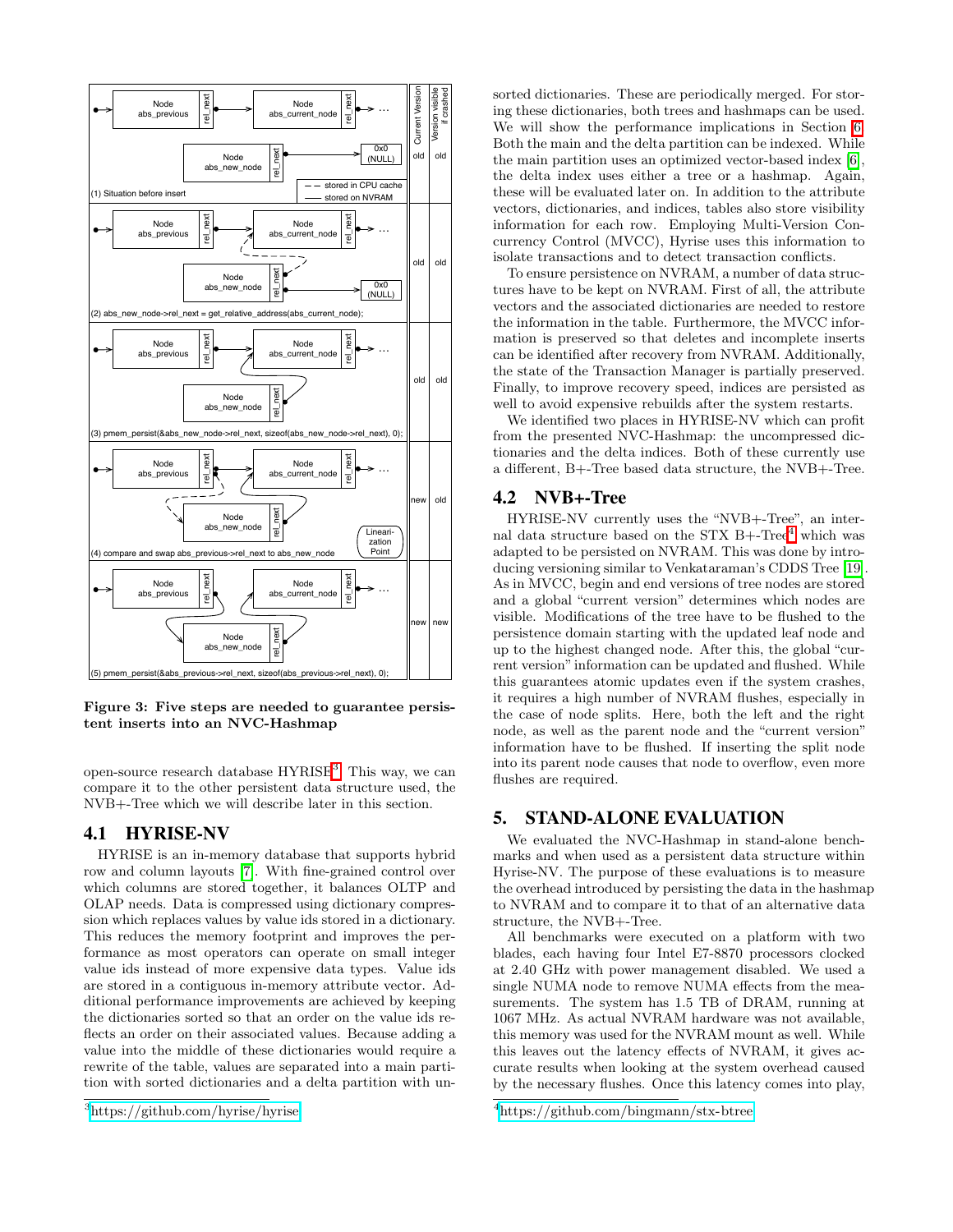

<span id="page-5-0"></span>Figure 4: Cost of inserting *n* values into a map (insert costs per tuple)

it will amplify the difference between the shown data structures. This is because the NVB+-Tree requires significantly more flushes than the NVC-Hashmap. The cost of these flushes increases with increased NVRAM latencies.

In order to simulate the requirements of an in-memory database, two different configurations of the maps were used, both of which support multiple entries for the same key. The first is a map from ints to size\_t, which would be used for example in single-column indices. Second is a map from std::array<char, 40> to size\_t as an example for the use in a multi-column index.

#### 5.1 Inserts

In the insert benchmark, a varying number of uniformly distributed pairs were inserted into the different maps by a single thread (multithreaded benchmarks will be discussed soon). The distinctivity of was chosen as 10% after preliminary experiments showed that its influence was only minor. The results of the insert benchmark are shown in Figure  $\frac{4}{5}$ .

Two graphs are shown, both with four lines. The upper graph shows the results for a map that uses an integer as its key, while the lower graph uses the aforementioned array of 40 characters to simulate a multi-column index.

Within each graph, one line shows the performance of the NVB+-Tree and another that of the NVC-Hashmap. In addition, two other lines show the performance of those data structures with CLFLUSHes and memory fences disabled.

Looking at the int variant, inserts into the NVC-Hashmap are faster than into the NVB+-Tree by a factor of 2x to 2.5x. As expected for hashmaps, the insert performance remains constant while it is increasing for the NVB+-Tree. When comparing the variants without flushes, the NVB+- Tree performs faster inserts than the NVC-Hashmap but still has increasing costs towards the end.

Comparing the map implementations with their no-flush variants, the NVC-Hashmap has an almost constant overhead of 1.4x to 1.8x, while the overhead of the NVB+-Tree decreases from 10x to 4x. This is because the cost of navigating the tree (which does not require flushes) gets higher with increasing tree height while the number of modified tree nodes per operation (which require flushes) stays mostly



<span id="page-5-1"></span>Figure 5: Cost of searching in a map with size=*n* preloaded entries

constant.

When the maps are used to store larger keys, as shown in the second graph, these tendencies remain the same. For the NVB+-Tree, the increased size of the key leads to more expensive inserts both with and without flushes, while the impact on the NVC-Hashmap's performance is significantly less. The reason for this is that the NVB+-Tree needs to write the inserted values on multiple levels while the hashmap only writes them once. This could be alleviated by using compression for inner nodes or by using a trie.

#### 5.2 Reads

In a database context, not only the insert costs, but also read costs are of importance. If a database index is used, this usually means that more reads than inserts are performed. Thus, the read performance of the two implementations is evaluated as well. As the structures are not modified in a read-only benchmark, there are no flushes occurring. Accordingly, the flush and no-flush variants perform equally and only the variant with flushes is plotted. In the benchmark, the tree was first filled with a varying number of entries as described for the insert. Then, one million searches (i.e., equal\_range(key) calls) were performed.

The results of this benchmark are shown in Figure [5.](#page-5-1) Surprisingly, the hashmap is not searched in (close to) linear time but in what appears to be logarithmic time. An explanation for this lies in an increasing number of cache misses. All entries of a bucket have to be traversed for a search. As the buckets in a Split-Ordered List are implemented as a forward-list, these entries may be stored all over the NVRAM file, causing one cache miss each. The B+-tree, on the other side, has lower costs because entries with the same key are stored in a lower number of leaf nodes. This means that more entries are stored on a cache line and that fewer cache misses are caused, especially because the inner nodes are likely to be kept in the caches. This effect does not apply to the insert benchmark because inserts into a Split-Ordered List do not traverse the bucket but insert the new list element in the front of the bucket.

Again, the array variant is more expensive than the int variant because key comparisons become more expensive. Especially the tree suffers from this. For the future, we are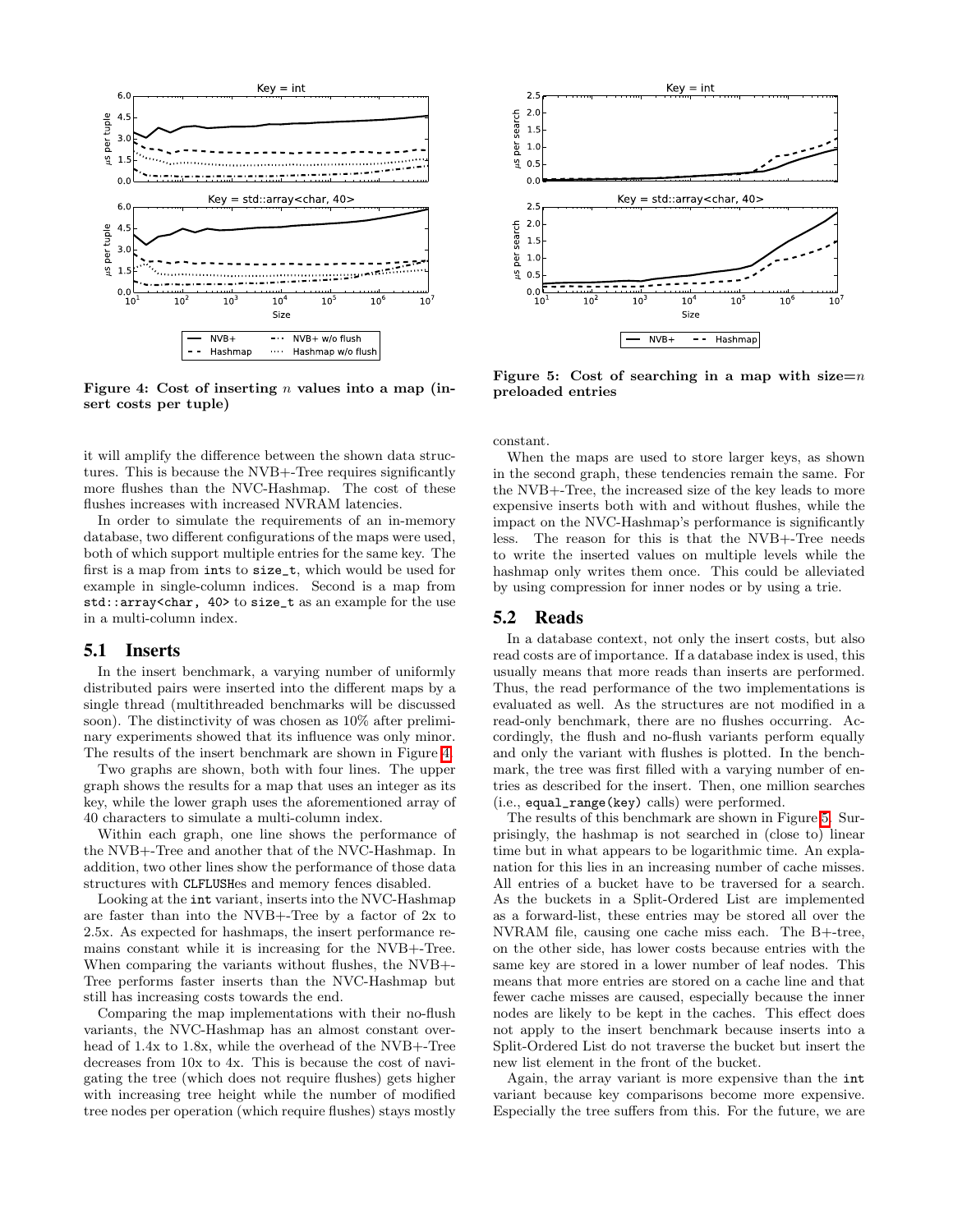

<span id="page-6-1"></span>Figure 6: Number of operations completed by 20 threads with varying number of writes

looking into measuring tree structures optimized for longer keys, such as tries.

#### 5.3 Multi-Threaded Benchmark

An important difference between the two map implementations is that while the NVB+-Tree supports a single writer (protected by a mutex) and multiple readers, the hashmap is lock-free and can be written to by multiple threads. To show the influence of this, the performance with 20 threads performing reads and writes on a map with one million preinserted values is shown in Figure [6.](#page-6-1)

Both implementations experience significant slow-downs as the write ratio is increased. The sharp decrease in the performance of the NVB+-Tree, even with only few writers, is explained by the overhead of and the contention on the mutex preventing multiple writes. Not only does the flush increase the latency of a single operation. With multiple threads, it now also increases the time the mutex is held and that other threads have to wait.

In the graph, the line of the two hashmap variants, with and without flushes, overlap. This might be surprising as at least some overhead from the flushes was expected, similar to what was experienced in the insert experiment. It can, however, be explained when looking at Figure  $\overline{7}$ , a graph plotting the scalability of the data structures.

When single-threaded, the NVB+-Tree (with flushes) performs better than the hashmap. Otherwise, the advantage is on the side of the hashmap which can utilize its lockfree characteristics. Looking at 100% writes, we find that the NVB+-Tree shows performance characteristics similar to those measured with 30% writes. For the hashmap, the results for the single-threaded execution with 100% writes are in line with those in Figure  $\frac{4}{1}$ . As soon as multiple threads are used, the overhead vanishes. This is an interesting result as it shows that the flush overhead can be hidden in a multithreaded environment.

At some point the flushing variant even gets faster than the non-flushing variant. At first this is surprising because the flush is an additional overhead and should decrease the overall performance. This behavior is not unheard of for lock-free data structures  $\boxed{2}$ . Looking at the implementation of the hashmap, it can be explained by the contention



<span id="page-6-2"></span>Figure 7: Number of operations completed by varying number of threads

around the compare-and-swap operation (CAS). If a CAS fails, the work done so far has to be voided. Furthermore, failed swaps also influence other threads. We measured the number of failed CAS operations when updating a node $\hat{A}Z$ s next pointer (see Figure  $\boxed{3}$ ) and found that the non-flushing variant has 3-4x more failed swaps.

## 5.4 Interpretation

We interpret the benchmarks shown above as follows:

- 1. In any case, writes are faster with our NVC-Hashmap than with the NVB+-Tree.
- The NVB+-Tree has a better read performance.
- 3. For single-threaded use, the NVB+-Tree shows a better performance in the case of mixed workloads.
- 4. The overhead of flushing is bigger for the NVB+-Tree than for the hashmap.
- 5. Flushing drastically decreases the speed of the operations.
- 6. This effect increases when other threads have to wait for the flush to finish.
- 7. With multiple threads, the hashmap is performing better.
- 8. The influence of flushes can be hidden in multi-threaded, lock-free data structures. This is interesting for the development of future NV-aware data structures.

#### <span id="page-6-0"></span>6. DBMS EVALUATION

After showing the stand-alone performance of the data structures, this section focuses on their use in an In-Memory Database, HYRISE-NV. We executed the TPC-C benchmark using  $py$ -tpc $c_5^5$  $c_5^5$  $c_5^5$ . To focus on the flush overhead, only write-heavy NewOrder transactions were used. Both unsorted (delta) dictionaries and delta indices used the NVC-Hashmap (or the NVB+-Tree respectively).

Figure  $\frac{8}{8}$  shows a number of differences between the two map implementations. "None" is a build without any persistence, "NVRAM" a build with our proposed changes for Non-Volatile RAM. First looking at the unpersisted NVB+- Tree, we notice that during the 30 seconds of execution, the overall throughput increases from 11500 to 13000 transactions per second. This is because in the beginning, the

<span id="page-6-3"></span><sup>&</sup>lt;sup>5</sup><https://github.com/apavlo/py-tpcc>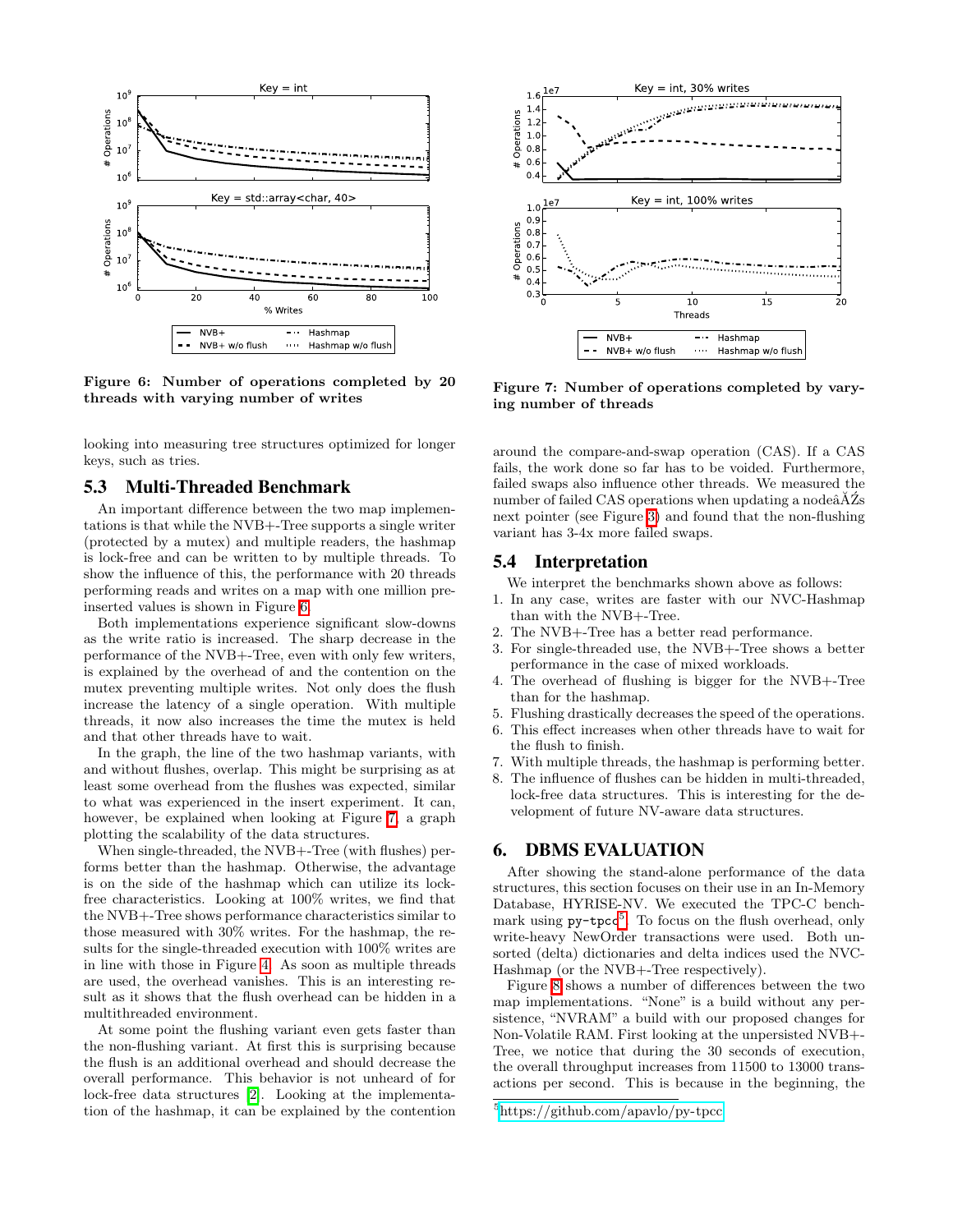

<span id="page-7-0"></span>Figure 8: NewOrder transaction throughput with different map implementations

delta dictionaries are empty and need to be filled, causing a higher number of writes than are done towards the end. As seen in Figure  $\frac{1}{4}$  inserting into trees is expensive. This explains why the throughput gets higher when most values are already in the dictionary. For NVRAM, the throughput also increases from 6000 to 9000 transactions/s. The overhead of the NVRAM gets smaller over time (from 5500 Tx/s down to 4000). This again is explained by a lower number of dictionary inserts and a resulting lower number of flushes.

For the hashmap, three differences are observed. First, the overall performance of the hashmap is significantly higher (12% for the None build and 44% for the NVRAM build). This is in line with our expectations and our previous experiments. Secondly, the performance decreases over time. The reason for this can be found in our concurrency model: The more updates have been committed, the more invalidated rows are in the table. As these rows cannot be deleted from the index (running transactions may still work on an earlier snapshot), more and more rows have to be validated over time. This also happens for the NVB+-Tree. There, the effect is de-emphasized by the decreasing dictionary costs as explained before, explaining why it cannot be seen in the graph. Thirdly, the performance of the NVRAM build is now much closer to that of the unpersisted build. This is because hashmaps need fewer flushes and should therefore have a lower NV overhead. This is the case, as the experienced average overhead of 14% is lower than that of the NVB+-Tree (33%).

As seen in the stand-alone benchmarks (Section  $\overline{5}$ ), the size of the keys and the workload both impact which map implementation performs better. Consequently, we will show measurements where only selected parts of the system were switched from the NVB+-Tree to the NVC-Hashmap. We measured the performance changes when replacing small dictionaries (with a key type of integers or floats), large (string) dictionaries, or indices. This is shown in Figure  $\overline{9}$ . The percentages given next to the bars are first the relative overhead of using NVRAM and second how that overhead compares to the variant using only NVB+-Trees (in percentage points).

When replacing the smaller dictionaries with hashmaps, the performance slightly decreases. This is in line with previous experiments showing that for small keys that are mostly



<span id="page-7-1"></span>Figure 9: Performance implications of replacing NVB+-Trees with NVC-Hashmaps for small integer dictionaries, large string dictionaries, and indices

read, the tree is a more suitable data structure. Even though the performance overhead of NVRAM decreases by 2 percentage points when using the NVC-Hashmap, the hashmap is still slower in absolute numbers.

This is different for the large dictionaries (here, string dictionaries). As explained in the stand-alone benchmarks, hashmaps are the map structure of choice here. Not only does the introduction of hashmaps increase the performance of both the None and the NVRAM build, it also decreases the overhead of NVRAM by 9 percentage points.

Replacing the trees in the indices with hashmaps gives an interesting result. For the non-NVRAM build, it decreases the performance by 5%, but for the NVRAM build it increases it by 4%, reducing the NVRAM overhead by 6 percentage points. This is interesting as it shows how moving to NVRAM affects the choice of data structures. While previously, trees were the structure of choice, their increased NVRAM overhead when compared to hashmaps shifts the advantage to the hashmap when using NVRAM.

#### 6.1 Interpretation

From the benchmarks on the database, we draw the following conclusions:

- 1. As experienced in the stand-alone benchmarks, flushing the cache lines has a significant cost.
- 2. For the TPC-C benchmark as executed, the overhead of persisting on NVRAM is 33% with the NVB+-Tree and 14% with the NVC-Hashmap.
- 3. Different data structures within the database get varying performance gains when switched to NVC-Hashmaps. A careful choice of data structures is important.
- 4. A performance advantage of one data structure over another in a no-persistence database does not necessarily translate to the same advantage when NVRAM is used. In fact, data structures that were slower before may prevail once the flushes contribute to the costs.

#### 7. RELATED WORK

In addition to the CDDS-Tree [\[19\]](#page-8-9) on which the NVB+- Tree in HYRISE-NV is based, other researches have proposed approaches to persist trees on NVRAM. To our knowledge, this is the first work looking at hashmaps on NVRAM.

Chi et al.  $[4]$  propose different modifications to the classic